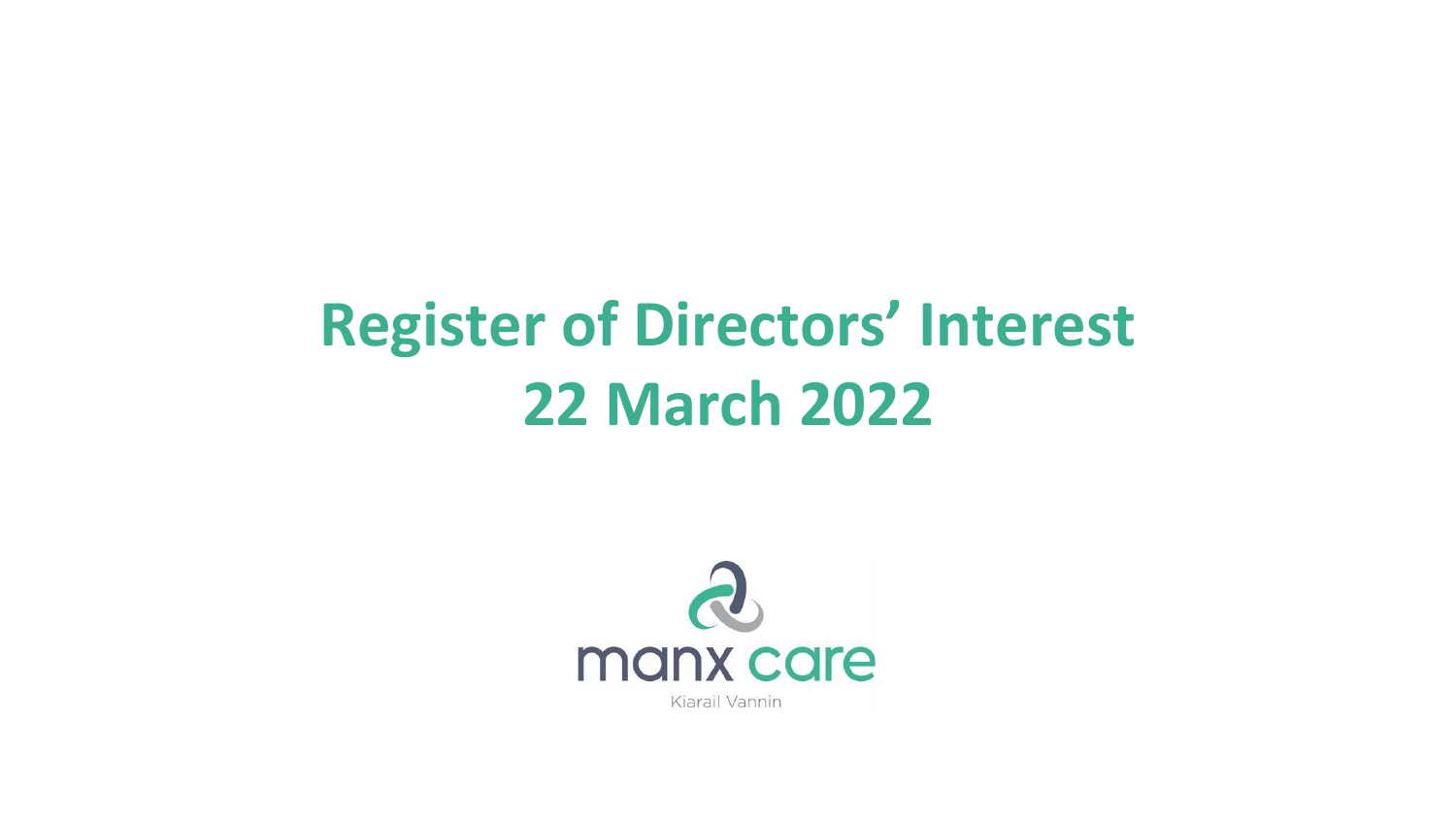| <b>Name</b>          | <b>Position within, or</b><br>relationship with<br><b>Manx Care</b>                  | <b>Type of Interest</b>                        | Description of Interest (including for indirect<br>Interests, details of the relationship with the person<br>who has the interest)                                                                                            | Date interest relates |          | Is the interest direct<br>or indirect? |                 |
|----------------------|--------------------------------------------------------------------------------------|------------------------------------------------|-------------------------------------------------------------------------------------------------------------------------------------------------------------------------------------------------------------------------------|-----------------------|----------|----------------------------------------|-----------------|
|                      |                                                                                      |                                                |                                                                                                                                                                                                                               | <b>From</b>           | To       | <b>Direct</b>                          | <b>Indirect</b> |
| <b>Andrew Foster</b> | Chair                                                                                | Other interest                                 | Remunerated Non-Executive Director of Health Education England which<br>has an indirect bearing on clinical education and training on the Isle of Man                                                                         | <b>Nov-19</b>         | $Nov-23$ | x                                      |                 |
| <b>Andrew Foster</b> | Chair                                                                                | Other interest                                 | Unremunerated Trustee of ENT UK                                                                                                                                                                                               | Jul-20                |          | x                                      |                 |
| Andrew Foster        | Chair                                                                                | Other interest                                 | Unremunerated President of the Global Training and Education Centre at<br>WWL NHS FT. May be used by Manx Care for international recruitment                                                                                  | Oct-19                |          | X                                      |                 |
| Sarah Pinch          | Non-Executive Director                                                               | <b>Direct Financial Interests</b>              | Managing Director, Sarah Pinch Limited T/A Pinch Point Communications,<br>consultancy provider for many NHS organisations in England                                                                                          | $Jan-13$              |          | X                                      |                 |
| Sarah Pinch          | Non-Executive Director                                                               | Direct Non Financial Professional Interest     | Chair of The Taylor Bennett Foundation, a charity supporting BAME young<br>people into careers in PR and Communications                                                                                                       | Oct-17                |          | X                                      |                 |
| Sarah Pinch          | Non-Executive Director                                                               | Direct Non-Financial Personal                  | Independent Advisor to the Senedd, chair of REMCOM                                                                                                                                                                            | <b>Nov-18</b>         |          | X                                      |                 |
| Sarah Pinch          | Non-Executive Director                                                               | Direct Non-Financial Personal                  | Trustee of Bristol Students Union, member of REMCOM                                                                                                                                                                           | <b>Nov-20</b>         |          | X                                      |                 |
| Katie Kapernaros     | Non-Executive Director                                                               | Direct Non-Financial Professional Interests    | Non - Executive Director, The Property Ombudsman. Remuneration and<br><b>Nominations Committe</b>                                                                                                                             | Jan-19                |          | X                                      |                 |
| Katie Kapernaros     | Non-Executive Director                                                               | Direct Non-Financial Professional<br>Interests | Non - Executive Director, The Pensions Regulator. Remuneration and<br>People Committee.                                                                                                                                       | Apr-20                |          | X                                      |                 |
| Katie Kapernaros     | Non-Executive Director                                                               | Direct Non-Financial Professional<br>Interests | Non - Executive Director, Oxford University Hospitals NHS Foundation<br>Trust. Remuneration, Appointments and Audit Committees, Equality and<br>Diversity board champion.                                                     | Oct-19                |          | X                                      |                 |
| Katie Kapernaros     | Non-Executive Director                                                               | Direct Non-Financial Professional<br>Interests | Non - Executive Director, BPDTS (Digital supplier to Dept. of Work and<br>Pensions) Remuneration and Nominations Committees.                                                                                                  | Feb-19                | $Jun-21$ | X                                      |                 |
| Andy Guy             | Non-Executive Director                                                               | Indirect Interest                              | Son is employed by St Christopher's Fellowship who are a supplier of<br>services to Manx Care                                                                                                                                 | current               |          | n/a                                    |                 |
| Nigel Wood           | Non-Executive Director                                                               | Indirect Interest                              | Wife is employed by Manx care as a part-time radiographer in the X ray<br>department of Nobles Hospital                                                                                                                       | current               |          |                                        | x               |
| Nigel Wood           | Non-Executive Director                                                               | Other Interest                                 | Nigel's business offers a registered office facility to a Radiology online<br>training service owned by an un connected individual. Previously had<br>provided guidance on establishing a business. No remuneration received. | current               |          | X                                      |                 |
| Dr Richard Hillier   | Independent Committee<br>Member of the Mental<br><b>Act Legislation</b><br>Committee | Nothing to declare                             | Nothing to declare                                                                                                                                                                                                            | n/a                   |          | n/a                                    |                 |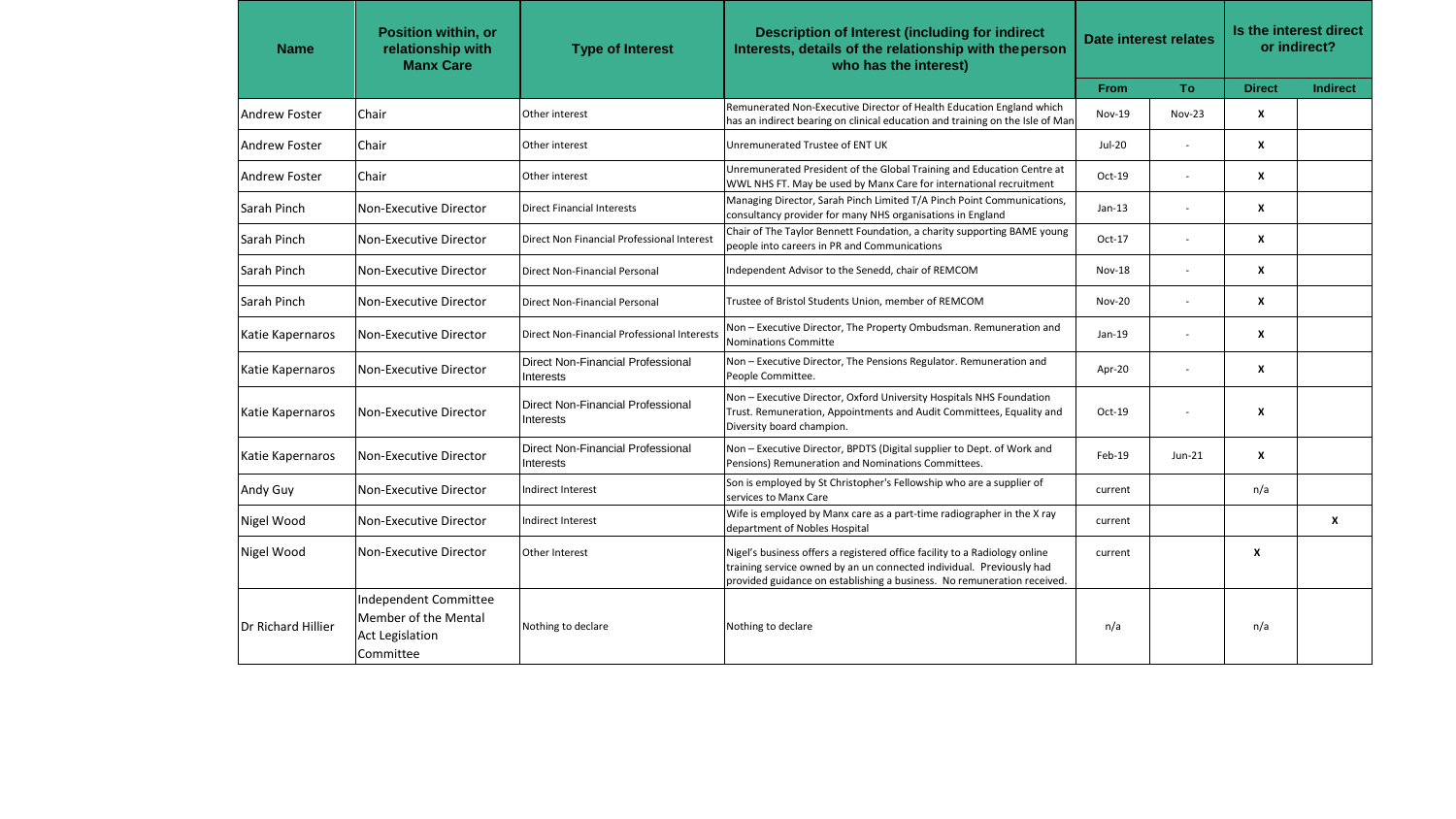| Name:               | <b>Position within, or</b><br>relationship with Manx<br>Care: | <b>Type of Interest</b>                    | <b>Description of Interest (including for indirect</b><br>Interests, details of the relationship with the persor<br>who has the interest) | <b>Date interest relates</b> |                          | Is the interest direct<br>or indirect? |                 |
|---------------------|---------------------------------------------------------------|--------------------------------------------|-------------------------------------------------------------------------------------------------------------------------------------------|------------------------------|--------------------------|----------------------------------------|-----------------|
|                     |                                                               |                                            |                                                                                                                                           | From                         | To                       | <b>Direct</b>                          | <b>Indirect</b> |
| Sree Andole         | <b>Medical Director</b>                                       | Professional                               | Specialist Advisor, Care Quality Commission UK                                                                                            | 2012                         |                          | x                                      |                 |
| Sree Andole         | <b>Medical Director</b>                                       | Financial                                  | Governing Body member, Southend on Sea CCG, UK                                                                                            | 2019                         | $\overline{a}$           | x                                      |                 |
| Sree Andole         | <b>Medical Director</b>                                       | Non-Financial/Professional                 | Expert Advisor, National Institute of Clinical Excellence (NICE) UK                                                                       | 2019                         | $\overline{\phantom{a}}$ | X                                      |                 |
| Sree Andole         | <b>Medical Director</b>                                       | Non-Financial/Professional                 | Physician assessor for MBRRACE-UK Confidential Enquiry into Maternal<br>Deaths, Royal college of Physicians, UK                           | 2019                         |                          | x                                      |                 |
| Sree Andole         | <b>Medical Director</b>                                       | Non-Financial/Professional                 | Clinical Reference Group for Neurosciences - NHSE, UK                                                                                     | 2019                         |                          | x                                      |                 |
| <b>Sally Shaw</b>   | Director of Social Care                                       | Direct Non Financial Professional Interest | A member of Unison the Trade Union                                                                                                        | 2019                         | $\overline{a}$           | x                                      |                 |
| <b>Sally Shaw</b>   | Director of Social Care                                       | Direct Non Financial Professional Interest | Board member of a third sector organisation in Aberdeen - Inspire                                                                         | 2018                         | 2021                     | x                                      |                 |
| Paul Moore          | Director of Nursing &<br><b>Clinical Governance</b>           | Financial                                  | Director & Shareholder of PM Governance Limited providing Risk<br>Management and Governance Consultancy in UK & Europe                    | 2013                         |                          | x                                      |                 |
| Paul Moore          | Director of Nursing &<br><b>Clinical Governance</b>           | Financial                                  | Wife is a Director & Shareholder of PM Governance Limited providing Risk<br>Management and Governance Consultancy in UK & Europe          | 2013                         | $\overline{a}$           |                                        | X               |
| Paul Moore          | Director of Nursing &<br><b>Clinical Governance</b>           | Direct Non Financial Professional Interest | Justice of the Peace, Greater Manchester Bench, UK                                                                                        | 2008                         | 2018                     | x                                      |                 |
| Paul Moore          | Director of Nursing &<br><b>Clinical Governance</b>           | Non-Financial/Professional                 | Specialist Advisor, Care Quality Commission UK                                                                                            | 2015                         | $\overline{\phantom{a}}$ | n/a                                    |                 |
| Barbara Scott       | Director of Infrastructure                                    | <b>Direct Professional</b>                 | Accepted the role as CEO, Elder Care effective on retirement from Manx Care                                                               | June-<br>22                  |                          | n/a                                    |                 |
| Oliver Radford      | Director of Operations                                        | Nothing to declare                         | Nothing to declare                                                                                                                        | n/a                          |                          | n/a                                    |                 |
| <b>Teresa Cope</b>  | <b>Chief Executive</b>                                        | Indirect interest                          | Husband was employed by Manx Care as a bank porter                                                                                        | 2021                         | 2021                     |                                        |                 |
| Jackie Lawless      | <b>Finance Director</b>                                       | Nothing to declare                         | Nothing to declare                                                                                                                        | n/a                          |                          | n/a                                    |                 |
| Anne Corkill        | <b>Director of HR Business</b>                                | Non-Financial/Professional                 | Member of Prospect Trade Union                                                                                                            | 1989                         | $\overline{\phantom{a}}$ | x                                      |                 |
| <b>Anne Corkill</b> | Director of HR Business                                       | Non-Financial/Professional                 | HR Director of Business for Office of Human Resources                                                                                     | May-21                       |                          | x                                      |                 |
| <b>Richard Wild</b> | <b>Chief Information Officer</b>                              | Direct Non Financial Professional Interest | Shareholder in Ethos Ltd, a company providing expertise in the regulatory<br>and compliance field for software for healthcare in the UK   | 2014                         | $\overline{\phantom{a}}$ | x                                      |                 |
| <b>Richard Wild</b> | <b>Chief Information Officer</b>                              | Non-Financial/Professional                 | Chair of the Treasury ICT Governance Board                                                                                                | Apr-21                       |                          | x                                      |                 |
| Andy Chittenden     | Interim Director of<br><b>Corporate Affairs</b>               | Non-financial                              | Co-opted Member of the Audit Committee<br>Liverpool School of Tropical Medicine                                                           | Oct 16                       |                          | $\pmb{\mathsf{x}}$                     |                 |
| Andy Chittenden     | Interim Director of<br>Corporate Affairs                      | Non-financial                              | Sefton Carers Centre Ltd, NED and Trustee                                                                                                 | Sept 19                      | $\overline{\phantom{a}}$ | $\pmb{\mathsf{x}}$                     |                 |
| Andy Chittenden     | Interim Director of<br>Corporate Affairs                      | Non-financial                              | Worldwide Radiology, NED and trustee                                                                                                      | Oct 19                       | $\overline{a}$           | $\pmb{\mathsf{x}}$                     |                 |